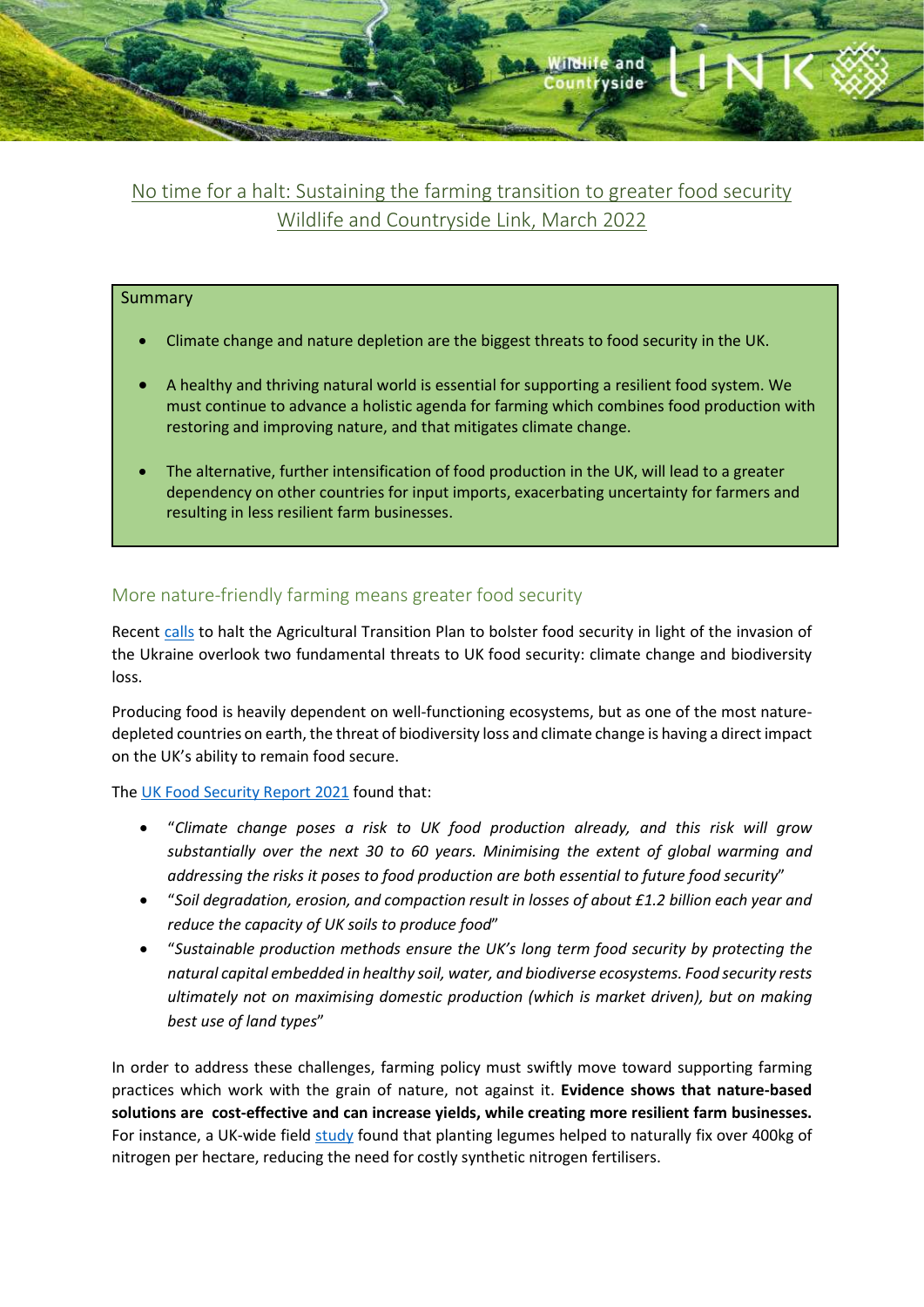

Another example shows that wildflower strips can improve crop yield by up to 10%, by boosting pollinator numbers. On the contrary, a 30% decline in pollinator numbers over 10 years would cost more than £188m per year in lost crop yield.

This is why many farming voices are warning against a slowing down of Government environment support schemes, due to fears that short-termism will undermine food security in the long-term if we don't address the greatest challenges to our food system is facing: climate change, biodiversity loss and land degradation.

The new system for paying farmers to deliver public goods called 'Environmental Land Management' should aid a more secure food system by paying for benefits such as improved soil health, natural flood management and integrated pest management, all of which underpin food production.

Environmental Land Management is a step in the right direction for the British people, for farm businesses, for climate and for nature. As such, calls to regress should be rejected, with Environmental Land Management instead delivered at pace to ensure greater food security

### Short-termism undermines food security

The invasion of the Ukraine has highlighted on-going systemic problems in the global food system.

Pressures on farmers to intensify agricultural production in recent decades has led to an increased use of chemical fertilisers.

The UK imports around 10% of its nitrogen fertiliser from Russia. Additionally, as gas prices increase, so do fertiliser costs; prices have increased by 200% year on year making reliance on these inputs not only unsustainable but uneconomic.

However, an average 40% of nitrogen fertiliser is left unused or leaks into the environment, damaging the soil, polluting waterways and exacerbating climate change by evaporating into the environment, which undermines the natural systems upon which farming relies.

Another issue that has come to light through the invasion of Ukraine is the impact on wheat and grain markets. As Russia and Ukraine together produce around 25% of the world's wheat, disruption from the war is increasing wheat prices which impacts the cost of animal feedstuffs. Half of the UK's arable crops (including many wheat crops) are grown for animal feed.

Intensive livestock farming relies on these feedstocks. And an unwillingness by retailers to pass these rising costs on means these systems quickly become uneconomic. A move to more sustainable, pasture-fed livestock husbandry, would reduce the environmental footprint of livestock systems and reduce reliance on the volatile international markets that intensive livestock farming depends on.

A moratorium on the new farming policies will not fix these systemic issues in the short or the longterm but will prolong uncertainty for the farming industry.

To create resilience against market shocks, the government must ensure that farmers' are given the tools and support that they need to produce sustainable food by fostering healthy soils, mitigating climate change and increasing farm-enhancing biodiversity.